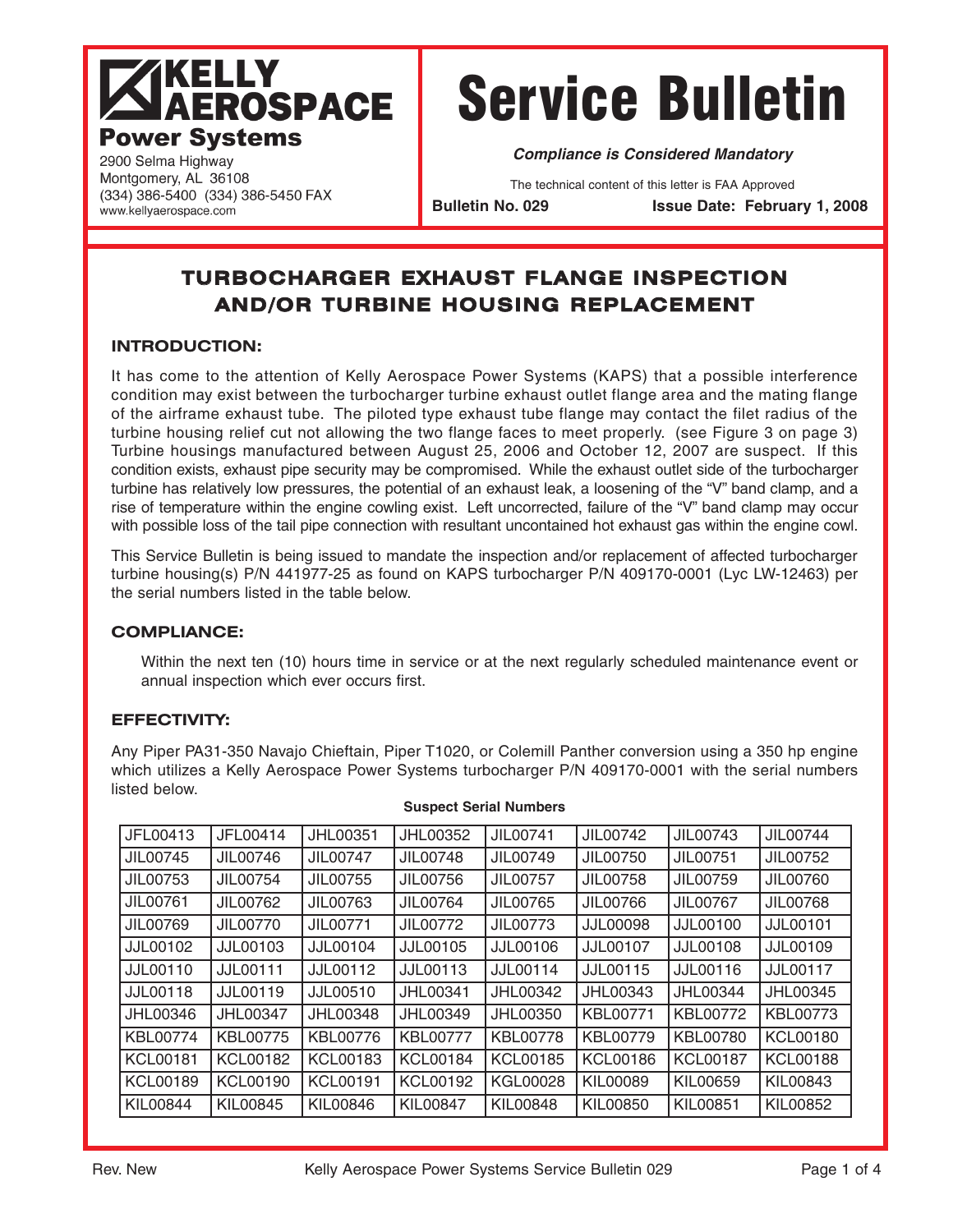#### **PROCEDURE:**

#### **CAUTION:**

This procedure must be performed by competent and qualified personnel familiar with engine and airframe maintenance activities that are specific to turbocharged aircraft.

#### **CAUTION:**

Do not depend on this Service Bulletin for gaining access to the aircraft or engine. This will require that you use the applicable manufacturers maintenance manuals or service instructions. In addition, any preflight or inflight operational checks require use of the appropriate AFM or POH.

#### **INSPECTION:**

#### **NOTE:**

If the turbochargers installed on both left and right engines can be positively identified **as not being affected** by this service bulletin using the aircraft log books or other certified aircraft paperwork, no further action is necessary. If it cannot be established positively, then inspection of the data tag will be required.

- 1. Access the aircraft turbocharger by removing the engine cowling as required in accordance with instructions contained in the Piper Aircraft maintenance manual. Refer to Figure 1.
- 2. Identify the affected turbocharger P/N 409170-0001 (LW-12463) by checking the data tag for part number and serial number to identify whether it is one that is affected. If the turbocharger is affected continue with these instructions, if not, proceed to the "Return to Service" section step 3 and 4.
- 3. Carefully remove the "V" band clamp from around the turbocharger turbine housing at the turbocharger exhaust outlet taking care not to move the exhaust tube and tail pipe assembly. Figure 2 shows a "V" band clamp improperly installed, notice gap and clamp riding up on flange.
- 4. Inspect the turbocharger turbine housing at the flange area captured by the "V" band clamp. Use a feeler gauge at the split line between the turbine housing flange and the exhaust tube flange all around the circumference. The maximum gap should not exceed .005 inch at any point. **If you suspect or know that the exhaust tube and tail pipe assembly was moved at any point prior to checking for the gap, apply pressure towards the turbine housing flange before taking a measurement.** Refer to Figure 3 on page 3.
- 5. If a gap exceeding tolerance is found, the turbocharger and tail pipe assembly should be removed. To accomplish this, follow the instructions contained in the Piper Aircraft or STC holder's maintenance manual or as applicable the appropriate Lycoming service information. Inspect and clean flange areas using methods recommended by Piper or Lycoming. Do not attempt repair of the turbine housing. Connect the cleaned exhaust tube to the turbocharger and re-inspect per step 4 above. If the gap still exceeds tolerance, the turbocharger turbine housing (P/N 441977-25) must be replaced. If gap tolerance is **not exceeded**, metal stamp a 1/8" upper case "**I**" in the area shown in Fig 4 (per step 7) to indicate the instruction was performed then proceed to step 10.

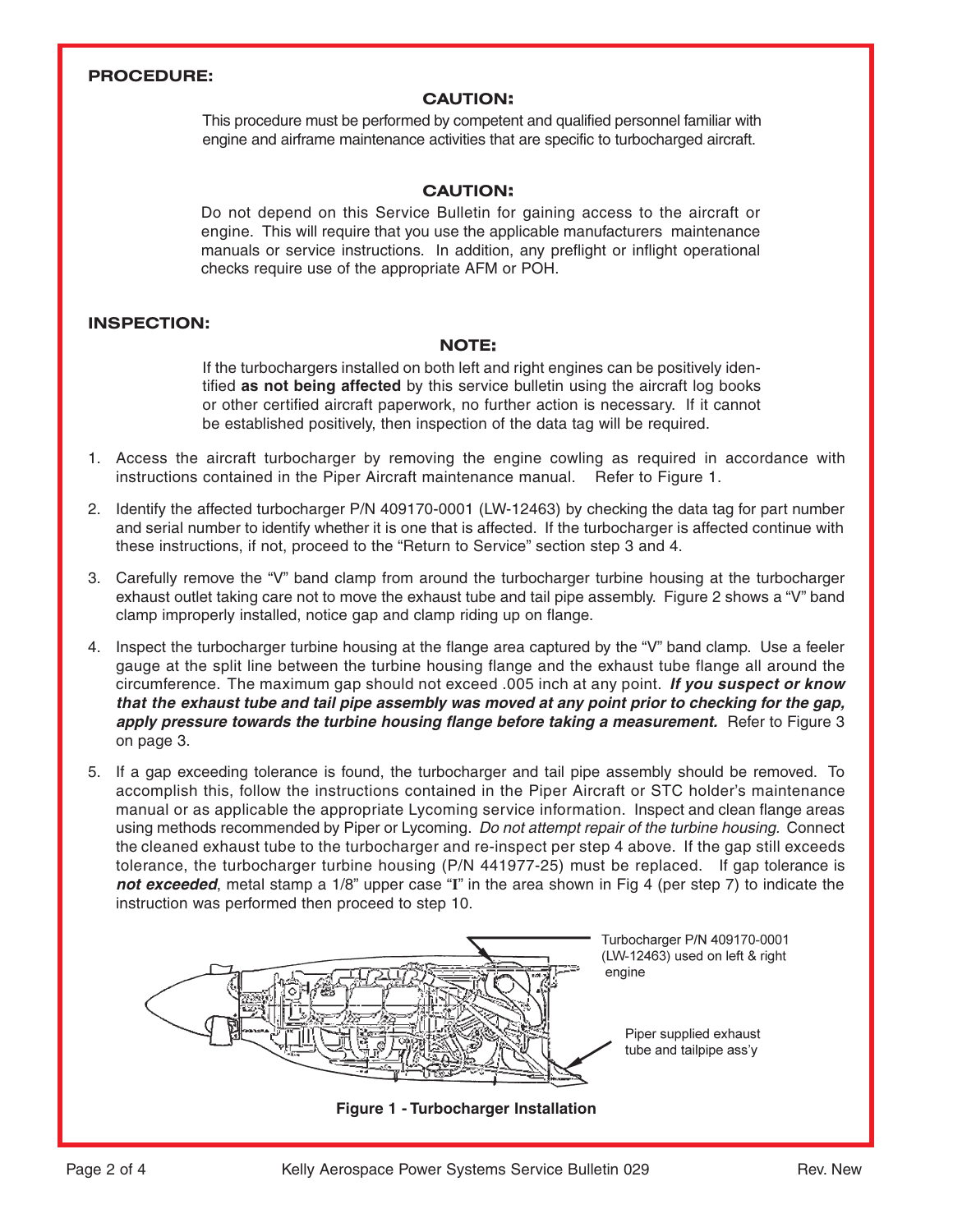

**Figure 2 - "V" band Clamp Showing Gap**



**Figure 3 - Gap Inspection Area**



**Figure 4 - Turbine Housing Trouble Area**

- 6. Upon removal, the turbocharger must be sent to a properly certificated part 145 repair station (or foreign equivalent) experienced in turbocharger repair.
- 7. Once the turbocharger has been repaired and returned, visually inspect for condition and orientation of the turbine housing then, using a 1/8" metal stamp of an upper case "**I**", stamp the turbine housing in the area shown in Figure 4. Care must be taken not to extend stamp within 1/8" of the mating edge as it may bulge and distort the mating surface. When stamped, proceed with the installation.
- 8. Utilizing the applicable aircraft, engine, and/or STC holders maintenance manuals or service instructions, re-install the turbocharger assembly.